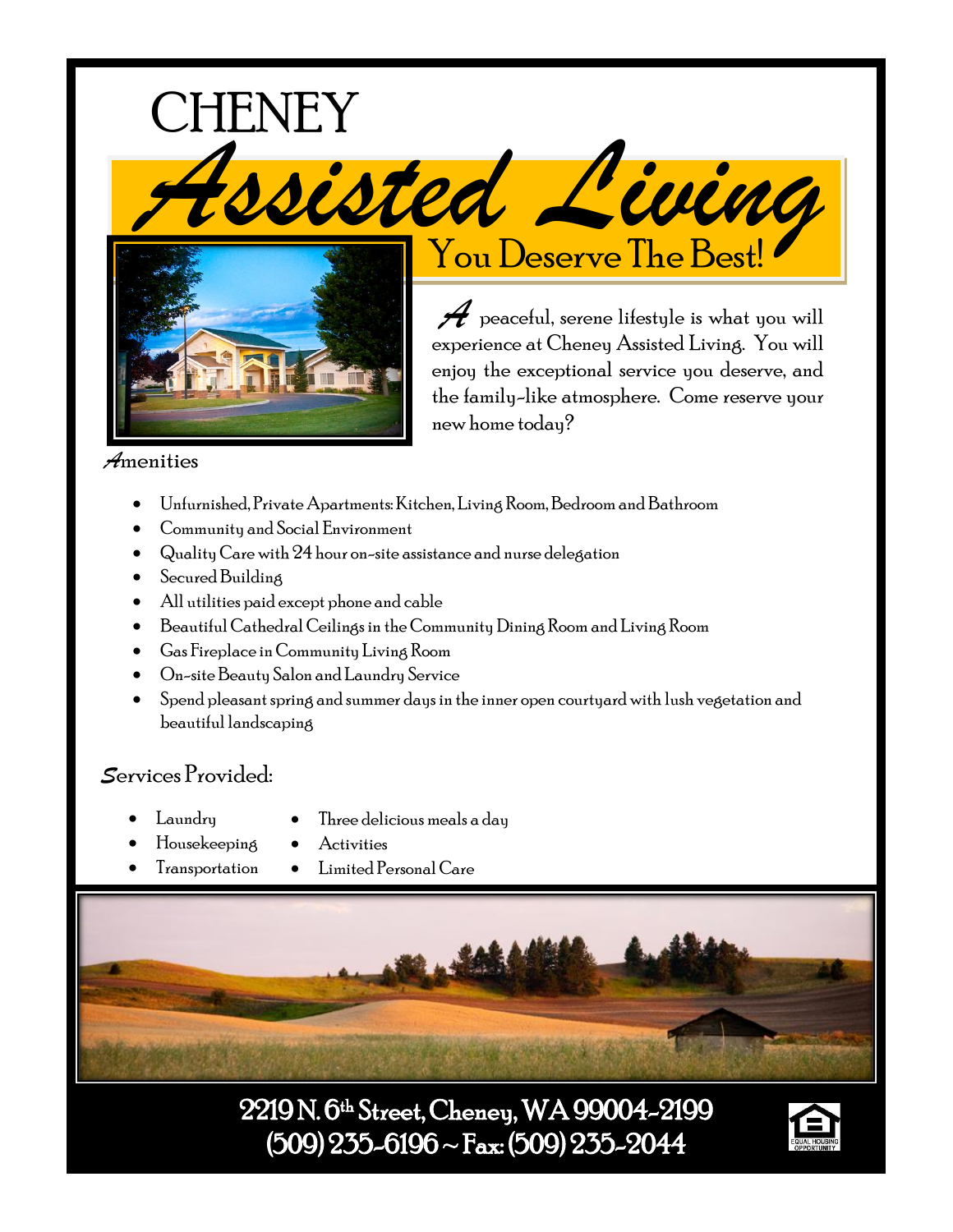### **MISSION STATEMENT**

The Cheney Care Center Association is a nonprofit corporation that understands the needs of the community and has developed the Cheney Assisted Living to meet these needs. The facility will serve the elder residents in Cheney and surrounding communities.

Facility staff are dedicated to promoting independence and assisting the residents to function at their highest possible potential. Cheney Assisted Living will do this by focusing on "providing assistance" to the resident, rather than "doing" for the resident regardless of race, color, age, creed, national origin, sex, or area of residence.

We will strive to provide services and programs of an optimum, professional quality which meet or exceed established standards with no profit incurring to any individual or group.

## **Goals**

- 1. To assist those in need of our services to live as independently as possible.
- 2. To meet the growing needs of mature adults in our service area.
- 3. To solicit and acknowledge the interaction and support we receive from Cheney and surrounding communities.
- 4. To provide a home-like environment that promotes independence and allows for aging in place.
- 5. To provide assistance if necessary, but encouraging the resident to do as much as they can for themselves.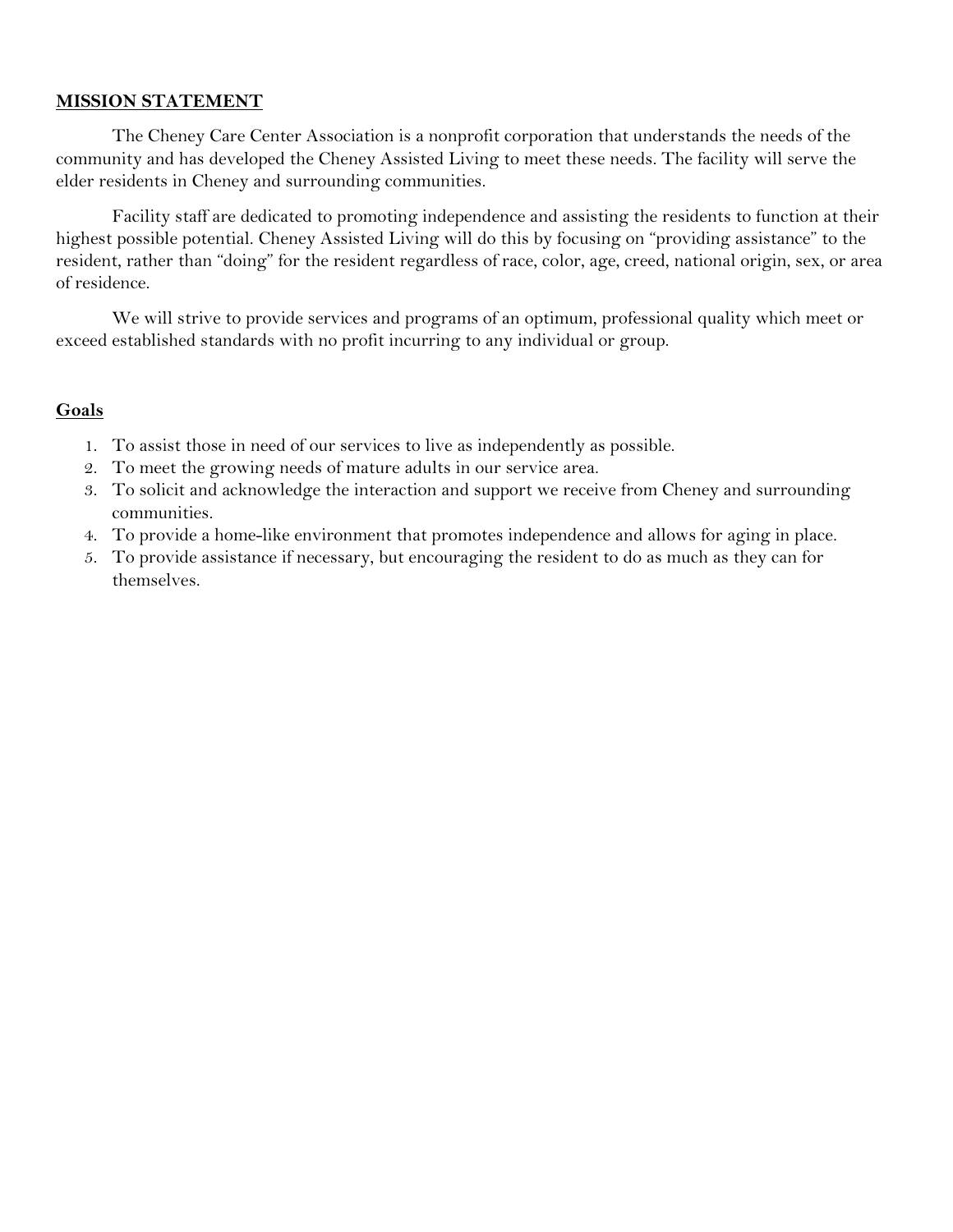### **PHILOSOPHY STATEMENT**

Cheney Assisted Living (CAL) is dedicated to providing a home-like environment to elderly individuals residing in Cheney and surrounding communities.

The CAL will promote independence of each resident but will provide assistance and limited medical care if necessary. In the event that the residents' health declines, the CAL will assist in finding an appropriate facility that will assist the resident in reaching his or her highest level of wellness.

The CAL staff recognizes that a resident may be concerned about receiving appropriate assistance. We also recognize that each resident is a unique person with individual needs and concerns, and we shall attempt to provide a level of assistance that will promote independence yet meet the needs and concerns of the resident.

The CAL staff believe that a thorough understanding of each resident is needed in order to provide quality, professional assistance. A multi-disciplinary team will assess each resident with the resident actively taking part in the assessment. From this assessment, the multi-disciplinary team will be able to adequately meet the residents' needs. This process will be ongoing and dynamic in recognition of the ever-changing human condition.

The CAL management values its employees and views them as the key to CAL's success in providing an assisted living facility that promotes a home-like environment and independence. The CAL management shall provide employees with a safe and healthful working environment and give them equitable and fair compensation for their work. Further, the CAL will support its mission and philosophy in the delivery of an independent home-like environment thru employees by providing its staff with the appropriate training needed to meet the needs in the CAL.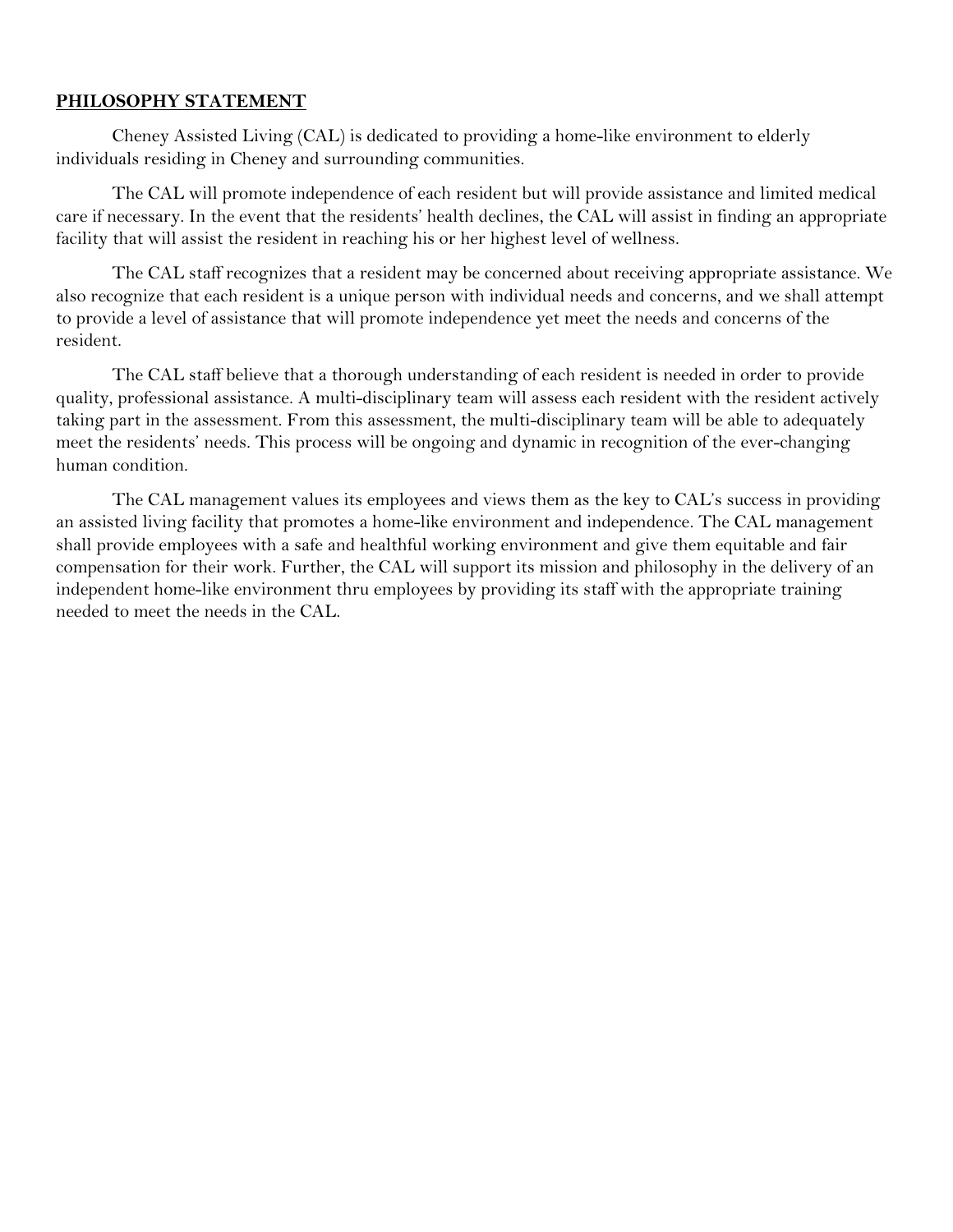## **Level I Service Package price of each unit/month:**

| Unit A – Studio      | 366 square feet | \$3350 |
|----------------------|-----------------|--------|
| I Unit B – 1 Bedroom | 428 square feet | \$3410 |
| ∣Unit C – 1 Bedroom  | 481 square feet | \$3600 |
| Unit D – 1 Bedroom   | 573 square feet | \$3950 |

### **Monthly Service Package**

- Three (3) meals per day
- Community activities
- Monthly medication reviews
- Transportation  $-1$  weekly trip in Cheney
- Wellness checks monthly
- Utilities (**Excluding Phone)**

**Service Fee:** Any resident requesting additional services will be assessed by our onsite registered nurse. Once the assessment has been completed, the appropriate level of care and related point-based monthly charge is determined by the amount of assistance and staff time required to provide the additional services. Any ancillary services received will be charges in addition to the base rent and standard monthly service package listed above. The RN assessment, once completed for the resident, will result in a point total. The points then determine additional fees charged for each resident on a case-by-case basis referencing the schedule below.

| Level   | <b>Assessment Points</b> |           |                  |  |
|---------|--------------------------|-----------|------------------|--|
|         | From                     | Τo        | Charge per month |  |
| Level 1 | 1                        | 99        | \$100.00         |  |
| Level 2 | 100                      | 199       | \$200.00         |  |
| Level 3 | 200                      | 499       | \$300.00         |  |
| Level 4 | 500                      | 799       | \$400.00         |  |
| Level 5 | 800                      | 1199      | \$500.00         |  |
| Level 6 | 1200                     | and above | \$600.00         |  |

If a resident requires any type of assistance, i.e. wheelchair escorts, ambulation assistance, bathing, dressing, medication assistance, etc., the resident must be in the Assisted Living Program or contracted with a bonded agency to provide these services.

• Individuals sharing a unit: There will be an additional monthly cost of \$500.00 for the individual (husband, father, son, wife, mother, daughter, etc.) sharing the unit plus any monthly service fees.

*Each resident's level of care and any associated needs will be measured by RN assessment; charges will be determined by this assessment and the corresponding services to be rendered by the associates of Cheney Assisted Living. 8/1/2019*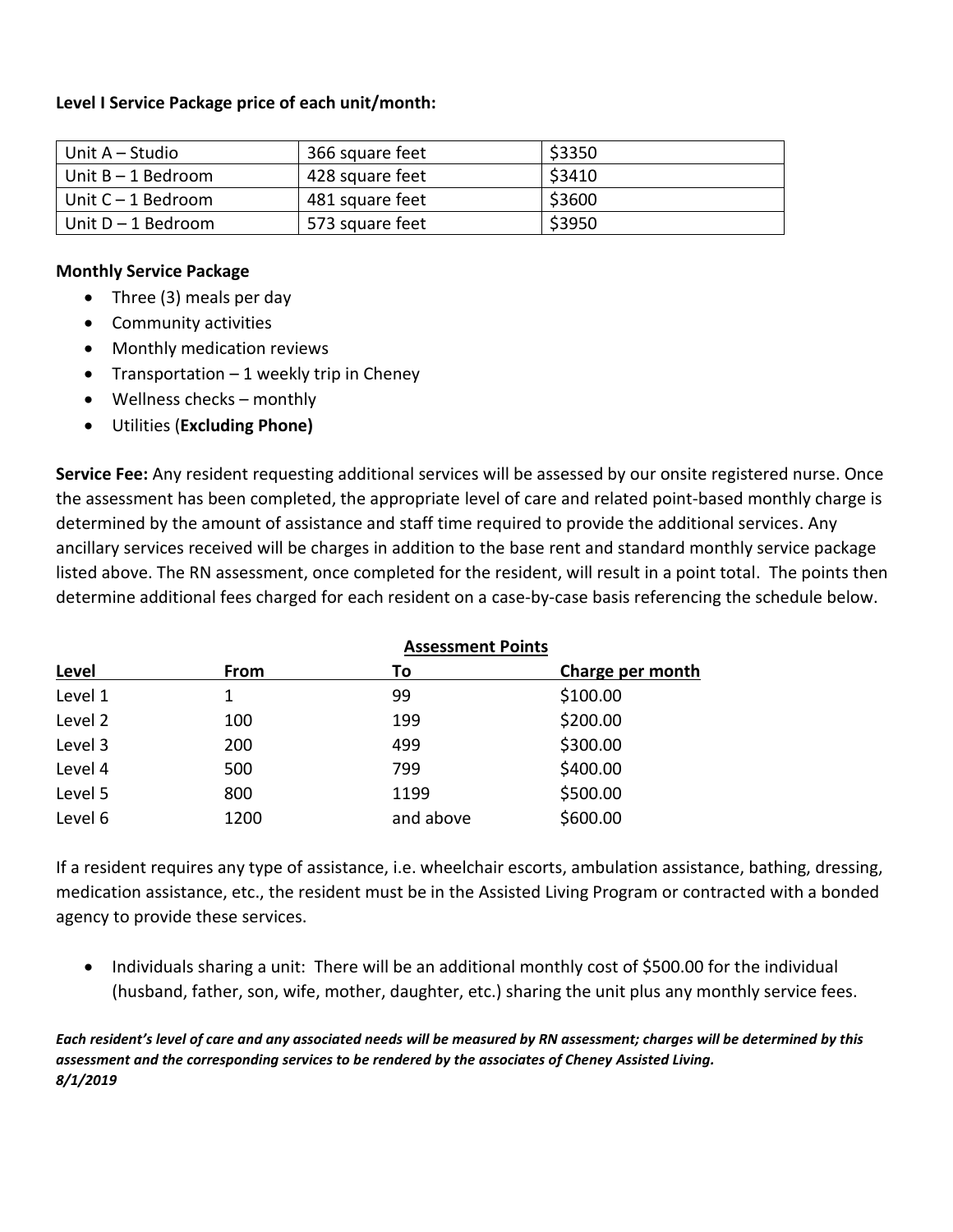

iyer<br>M Ŝ

 $\mathbf{u}$ 

# ď, TYPE.

UNIT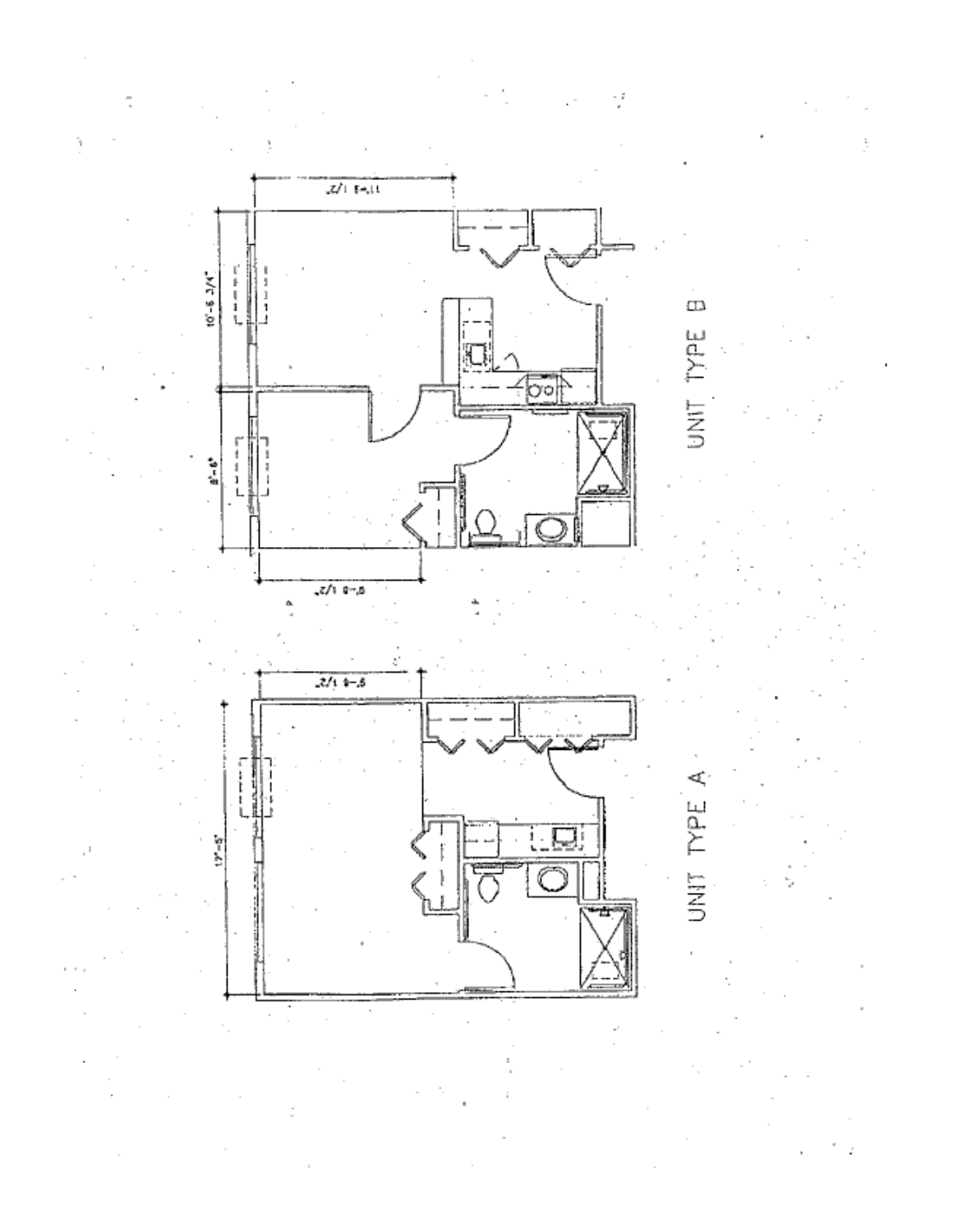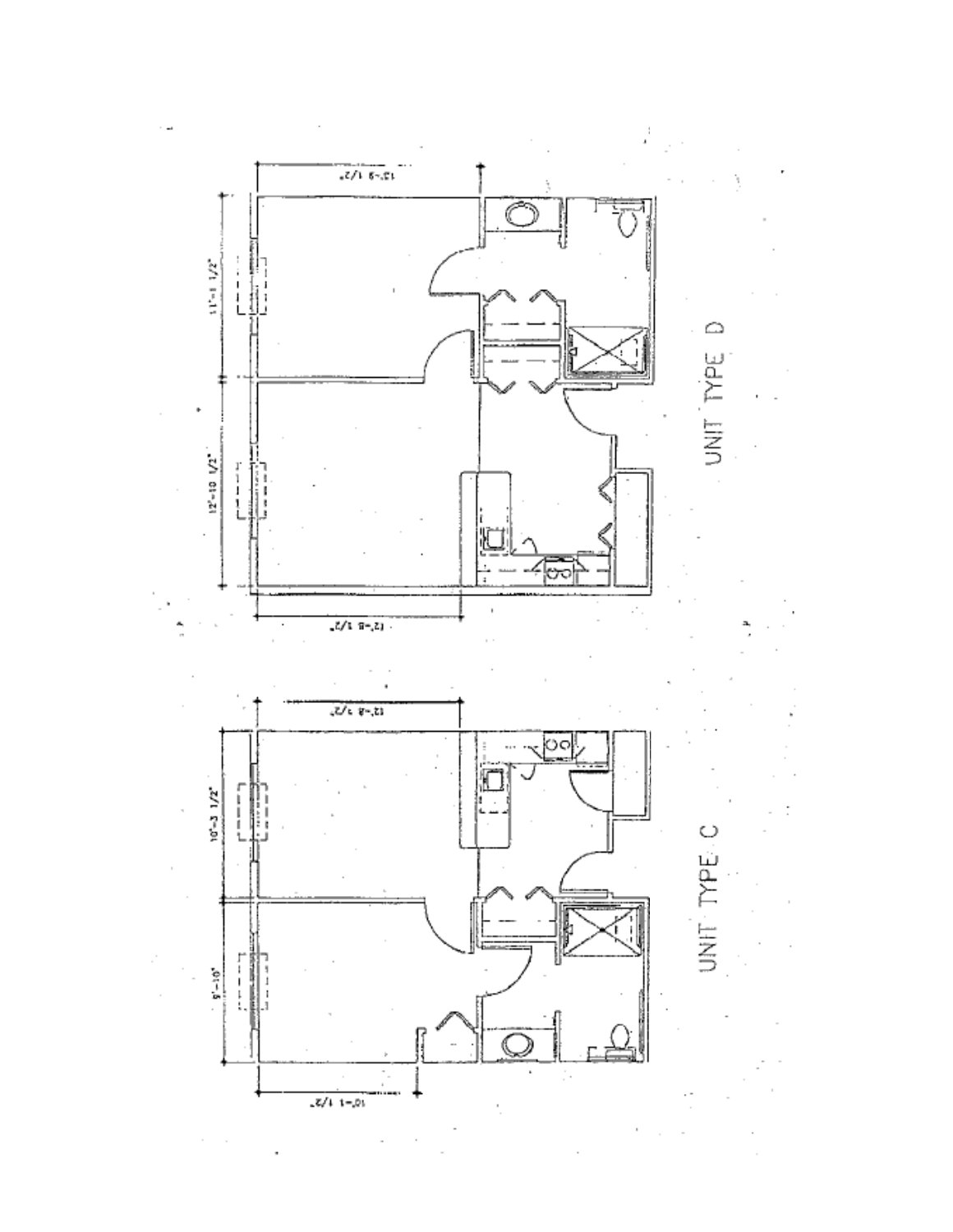# **CHENEY ASSISTED LIVING**

# **APPLICATION FOR ADMISSION**

|                                               | All Programs And Services Shall Be Made Available Without Regard To Race, Color, Religion, National Origin, Age, Disability,<br>Marital Status, Veteran Status, Sex, Or Any Other Characteristic Protected By Law.                                                                                                                                                                         |
|-----------------------------------------------|--------------------------------------------------------------------------------------------------------------------------------------------------------------------------------------------------------------------------------------------------------------------------------------------------------------------------------------------------------------------------------------------|
| PERSONAL INFORMATION                          |                                                                                                                                                                                                                                                                                                                                                                                            |
|                                               |                                                                                                                                                                                                                                                                                                                                                                                            |
|                                               |                                                                                                                                                                                                                                                                                                                                                                                            |
|                                               |                                                                                                                                                                                                                                                                                                                                                                                            |
|                                               |                                                                                                                                                                                                                                                                                                                                                                                            |
|                                               | POWER OF ATTORNEY/GUARDIAN AND FAMILY INFORMATION                                                                                                                                                                                                                                                                                                                                          |
| Power of Attorney/Guardian (circle one)       | Time Power of Attorney/Guardian Becomes Effective<br>Age Relationship Spouse's Name                                                                                                                                                                                                                                                                                                        |
|                                               |                                                                                                                                                                                                                                                                                                                                                                                            |
| Street<br>Occupation/Employer                 | City<br>Zip<br>State                                                                                                                                                                                                                                                                                                                                                                       |
|                                               |                                                                                                                                                                                                                                                                                                                                                                                            |
| Nearest Relative/Friend (circle one)          |                                                                                                                                                                                                                                                                                                                                                                                            |
|                                               |                                                                                                                                                                                                                                                                                                                                                                                            |
| Street<br>Occupation/Employer                 | City<br>State Zip                                                                                                                                                                                                                                                                                                                                                                          |
| PHYSICIAN INFORMATION                         |                                                                                                                                                                                                                                                                                                                                                                                            |
|                                               |                                                                                                                                                                                                                                                                                                                                                                                            |
|                                               |                                                                                                                                                                                                                                                                                                                                                                                            |
| Street                                        | Zip<br>City<br><b>State</b>                                                                                                                                                                                                                                                                                                                                                                |
| <b>HOUSING PREFERENCE FOR ASSISTED LIVING</b> |                                                                                                                                                                                                                                                                                                                                                                                            |
| Housing Preference:                           | $\Box$ Unit A/Studio 366 sq. ft.<br>$\Box$ Unit C/1 Bedroom 481 sq. ft.<br>$\Box$ Unit B/1 Bedroom 428 sq. ft.<br>$\Box$ Unit D/1 Bedroom 573 sq. ft.                                                                                                                                                                                                                                      |
| <b>ACKNOWLEDGMENT STATEMENT</b>               |                                                                                                                                                                                                                                                                                                                                                                                            |
|                                               | I acknowledge that the information in this application is correct, and I understand that my Physician may be contacted<br>regarding my ability to live in an Assisted Living facility. I understand that a Deposit Fee of \$ 1000.00 will be required as a<br>security deposit and to hold the unit pending move in. The fee will be refunded in full or in part based on facility policy. |
|                                               |                                                                                                                                                                                                                                                                                                                                                                                            |
|                                               |                                                                                                                                                                                                                                                                                                                                                                                            |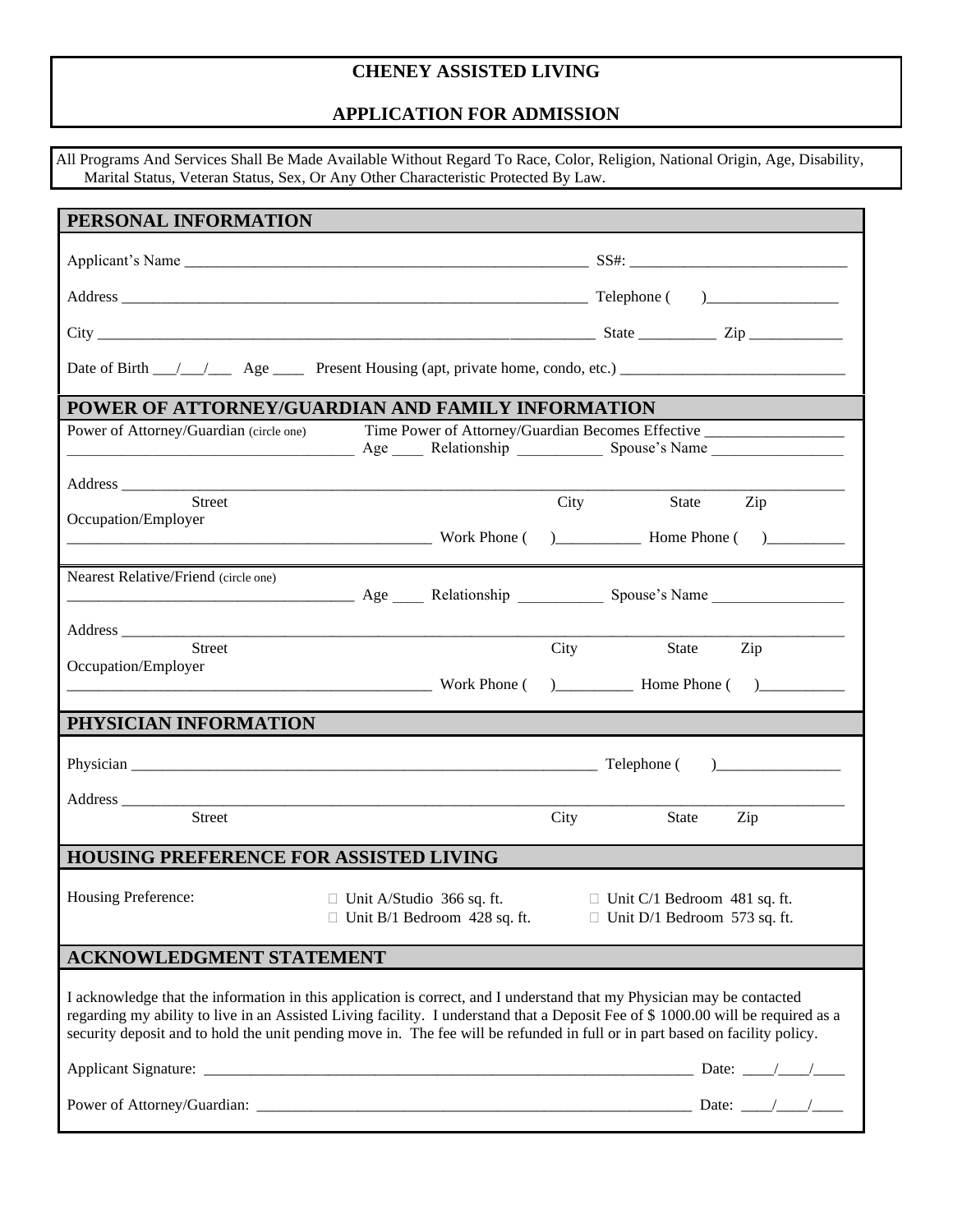# **CHENEY ASSISTED LIVING**

## **FINANCIAL STATEMENT**

| гимметар эта грипл                                                                                                                                                                                                                                                                       |                             |                             |
|------------------------------------------------------------------------------------------------------------------------------------------------------------------------------------------------------------------------------------------------------------------------------------------|-----------------------------|-----------------------------|
| All Programs And Services Shall Be Made Available Without Regard To Race, Color, Religion, National Origin, Age, Disability,                                                                                                                                                             |                             |                             |
| Marital Status, Veteran Status, Sex, Or Any Other Characteristic Protected By Law.                                                                                                                                                                                                       |                             |                             |
|                                                                                                                                                                                                                                                                                          |                             |                             |
| Applicant's Name                                                                                                                                                                                                                                                                         |                             |                             |
| Spouse's Name Department of the Spouse's Name                                                                                                                                                                                                                                            |                             |                             |
| Joint Statement?<br>$\Box$ Yes $\Box$ No                                                                                                                                                                                                                                                 | Application for unit #      |                             |
| 1. FINANCIAL STATEMENT Note: It is not necessary to provide the details of your total estate. We do need sufficient information<br>to assure Cheney Assisted Living that your monthly income is adequate to cover the Monthly Service Charge and provide for other<br>ordinary expenses. |                             |                             |
| I have the following sources of income and/or assets monthly                                                                                                                                                                                                                             |                             |                             |
|                                                                                                                                                                                                                                                                                          | Value                       | Monthly Income              |
|                                                                                                                                                                                                                                                                                          |                             | $\frac{\text{S}}{\text{S}}$ |
|                                                                                                                                                                                                                                                                                          |                             | $\frac{\text{S}}{\text{S}}$ |
|                                                                                                                                                                                                                                                                                          |                             | $\frac{\text{S}}{\text{S}}$ |
|                                                                                                                                                                                                                                                                                          |                             |                             |
|                                                                                                                                                                                                                                                                                          |                             | $\frac{\text{S}}{\text{S}}$ |
|                                                                                                                                                                                                                                                                                          | $\frac{\text{S}}{\text{S}}$ | $\frac{\text{S}}{\text{S}}$ |
|                                                                                                                                                                                                                                                                                          | $\frac{\text{S}}{\text{S}}$ | $\sim$                      |
|                                                                                                                                                                                                                                                                                          | $\frac{\text{S}}{\text{S}}$ | $\frac{1}{2}$               |
|                                                                                                                                                                                                                                                                                          | $\frac{\text{S}}{\text{S}}$ |                             |
|                                                                                                                                                                                                                                                                                          |                             |                             |
| <u> 2000 - Jan James Barnett, mars and de la propinsion de la propinsion de la propinsion de la propinsion de la</u>                                                                                                                                                                     | $\frac{\text{S}}{\text{S}}$ | $\frac{\text{S}}{\text{S}}$ |
|                                                                                                                                                                                                                                                                                          |                             |                             |
|                                                                                                                                                                                                                                                                                          |                             |                             |
| Total                                                                                                                                                                                                                                                                                    |                             |                             |
|                                                                                                                                                                                                                                                                                          |                             |                             |
|                                                                                                                                                                                                                                                                                          |                             |                             |
| 4. Life Insurance Information: Amount Company Company Company Company Company Company Company Company Company Company Company Company Company Company Company Company Company Company Company Company Company Company Company                                                            |                             |                             |
| 5. If your resources should become insufficient, would you be willing to apply for State Assistance?                                                                                                                                                                                     |                             |                             |

The foregoing statements are true and complete. If admitted as a resident of Cheney Assisted Living, I agree to be governed by the rules and regulations now or hereafter to be established by the Board of Directors or Administrator of the Cheney Care Center. I understand that any misstatement will subject me to liability or removal even after admission.

Signature \_\_\_\_\_\_\_\_\_\_\_\_\_\_\_\_\_\_\_\_\_\_\_\_\_\_\_\_\_\_\_\_\_\_\_\_\_\_\_\_\_\_\_\_\_\_\_\_\_\_\_\_\_\_\_\_\_\_\_\_\_\_\_\_\_\_\_\_\_ Date \_\_\_\_\_\_\_\_\_\_\_\_\_\_\_\_\_\_